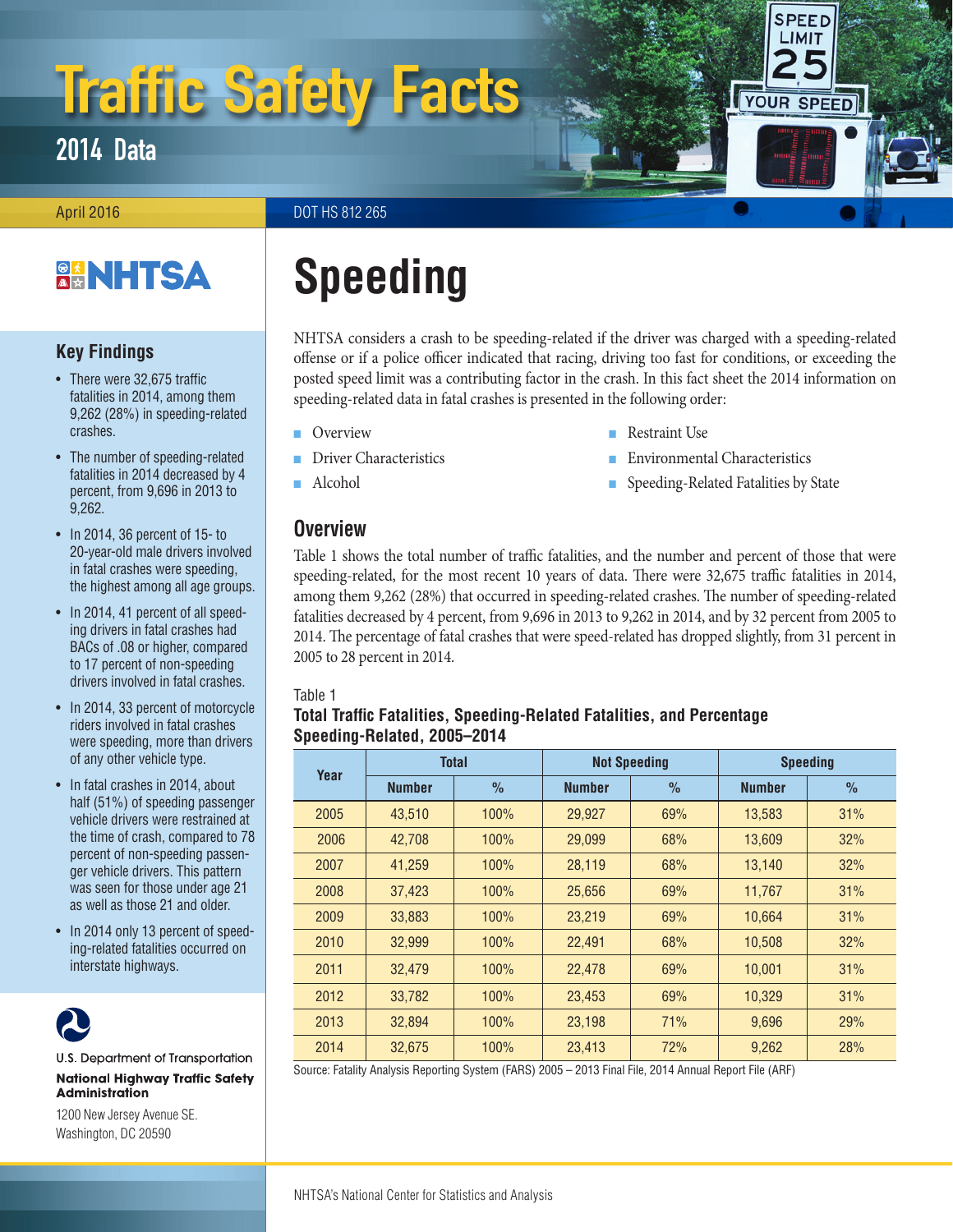## **Driver Characteristics**

Figure 1 presents the percentage of drivers who were speeding when involved in a fatal crash by age group and gender. The proportion of speeding-related crashes to all fatal crashes decreased with increasing driver age, and the proportion of female drivers who were speeding was less than male drivers across all age groups. Young males were the most likely to be speeding at the time of a fatal crash. In 2014, 36 percent of male drivers involved in fatal crashes in the 15- to 20-year-old age group were speeding at the time of the crash, compared to 20 percent for the female drivers of the same age group.

#### Figure 1





Source: FARS 2014 ARF

In 2014, 25 percent of speeding drivers involved in fatal crashes had an invalid license at the time of the crash, compared to 12 percent of non-speeding drivers.

### **Alcohol**

All 50 States, the District of Columbia, and Puerto Rico have by law set a limit that it is illegal to drive with a blood alcohol concentration (BAC) of .08 grams per deciliter (g/dL) or higher. Drivers are considered to be alcohol-impaired when their BACs are .08 or higher. In addition, those under 21 are legally prohibited from drinking alcohol in all States.

Alcohol involvement was more common for drivers involved in speeding-related fatal crashes than in fatal crashes in which speed was not involved. Table 2 presents the number and percent of drivers by speeding involvement and alcohol level. Note that for every age group from those under 21 to those 65 to 74, drivers involved in fatal crashes in 2014 who were speeding were alcohol impaired (BACs of .08 or higher) more than twice as often as those not speeding (shaded columns in Table 2). In 2014, 41 percent of all speeding drivers in fatal crashes had BACs of .08 or higher, compared to only 17 percent of non-speeding drivers involved in fatal crashes.

In 2014, 32 percent of speeding drivers under 21 who were involved in fatal crashes had BACs of .01 or higher (alcohol-involved, but prohibited for this age group), and 26 percent of speeding drivers in this age group had BACs of .08 or higher (alcohol-impaired). In contrast, 17 percent of the non-speeding drivers under 21 involved in fatal crashes in 2014 had BACs of .01 or higher, and 13 percent had BACs of .08 or higher.

For drivers 25 to 34 years old who were involved in fatal crashes in 2014, 50 percent of speeding drivers had BACs of .08 g/dL or higher compared to only 22 percent of non-speeding drivers. Among both speeding and non-speeding drivers over 21, the percentage of those who were alcohol impaired decreased with age (with the minor exception for speeding drivers 21 to 24 at 55%, and 25 to 34 at 56%).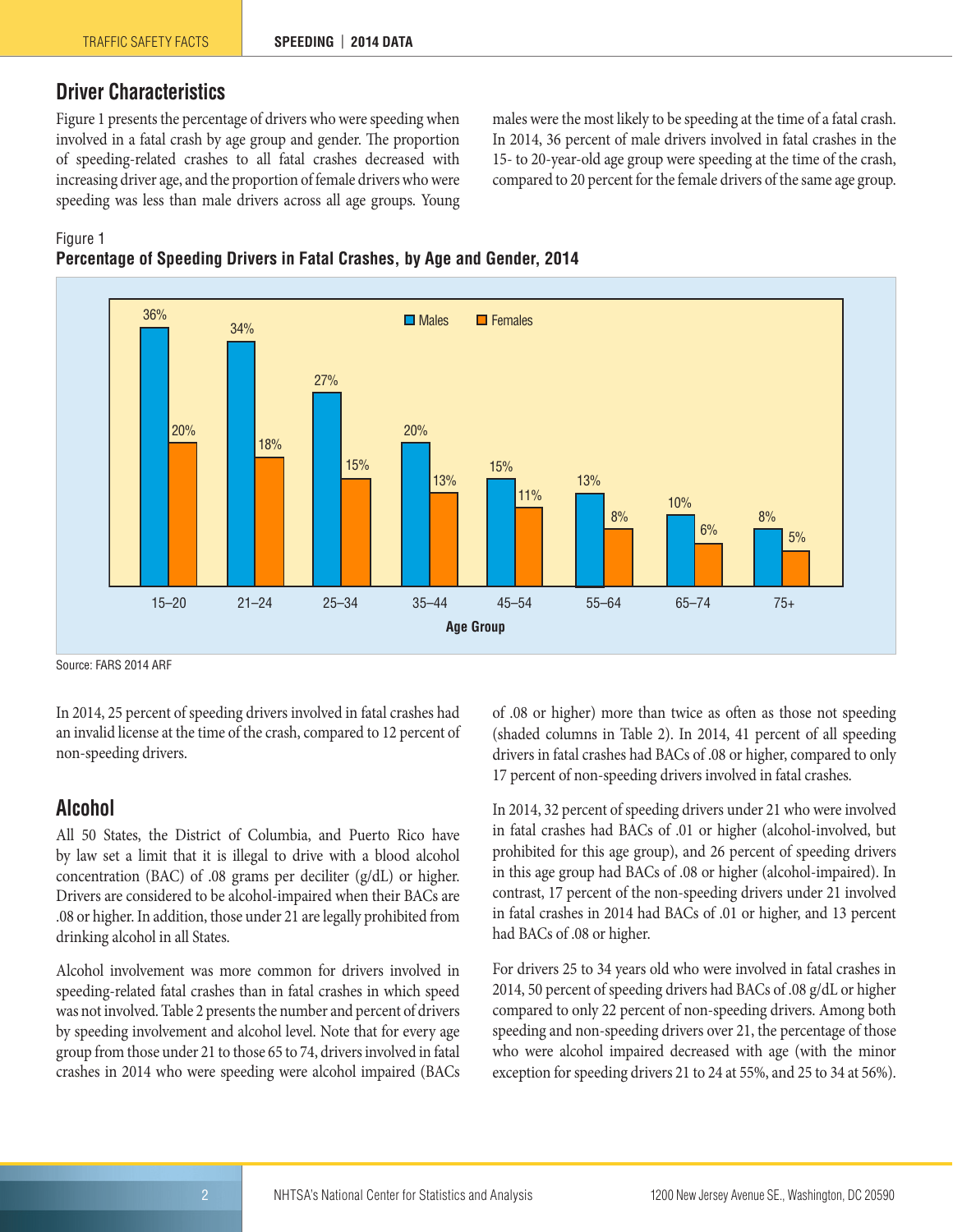|                  | <b>Speeding Involvement</b> |               |                  |               |                      |               |                      |                     |                     |      |                  |      |               |      |                      |               |
|------------------|-----------------------------|---------------|------------------|---------------|----------------------|---------------|----------------------|---------------------|---------------------|------|------------------|------|---------------|------|----------------------|---------------|
|                  | <b>Speeding</b>             |               |                  |               |                      |               |                      | <b>Not Speeding</b> |                     |      |                  |      |               |      |                      |               |
|                  | <b>BAC .00 g/dL</b>         |               | BAC .01-.07 g/dL |               | <b>BAC .08+ g/dL</b> |               | <b>BAC</b> .01+ g/dL |                     | <b>BAC .00 g/dL</b> |      | BAC .01-.07 g/dL |      | BAC .08+ g/dL |      | <b>BAC .01+ g/dL</b> |               |
| <b>Age Group</b> | <b>Number</b>               | $\frac{0}{2}$ | <b>Number</b>    | $\frac{1}{2}$ | <b>Number</b>        | $\frac{0}{0}$ | <b>Number</b>        | $\frac{1}{2}$       | <b>Number</b>       | $\%$ | <b>Number</b>    | $\%$ | <b>Number</b> | $\%$ | <b>Number</b>        | $\frac{0}{0}$ |
| $21$             | 830                         | 68%           | 78               | 6%            | 315                  | 26%           | 393                  | 32%                 | 2,263               | 83%  | 98               | 4%   | 357           | 13%  | 455                  | 17%           |
| $21 - 24$        | 619                         | 45%           | 112              | 8%            | 649                  | 47%           | 762                  | 55%                 | 2,349               | 72%  | 171              | 5%   | 755           | 23%  | 925                  | 28%           |
| $25 - 34$        | 957                         | 44%           | 142              | 6%            | 1,090                | 50%           | 1,232                | 56%                 | 5,000               | 74%  | 286              | 4%   | 1,496         | 22%  | 1,783                | 26%           |
| $35 - 44$        | 582                         | 46%           | 77               | 6%            | 608                  | 48%           | 685                  | 54%                 | 4,396               | 78%  | 187              | 3%   | 1.044         | 19%  | 1,231                | 22%           |
| 45-54            | 548                         | 52%           | 48               | 5%            | 454                  | 43%           | 502                  | 48%                 | 5,023               | 80%  | 238              | 4%   | 1,039         | 16%  | 1,277                | 20%           |
| 55-64            | 457                         | 66%           | 26               | 4%            | 209                  | 30%           | 234                  | 34%                 | 4,398               | 83%  | 172              | 3%   | 736           | 14%  | 908                  | 17%           |
| 65-74            | 224                         | 76%           | 14               | 5%            | 58                   | 19%           | 72                   | 24%                 | 2,682               | 89%  | 67               | 2%   | 270           | 9%   | 336                  | 11%           |
| $75+$            | 170                         | 91%           | $\overline{2}$   | $1\%$         | 16                   | 8%            | 18                   | 9%                  | 2,272               | 93%  | 45               | 2%   | 136           | 6%   | 181                  | 7%            |
| Other/Unknown    | 48                          | 63%           | 6                | 7%            | 22                   | 29%           | 28                   | 37%                 | 534                 | 72%  | 47               | 6%   | 164           | 22%  | 211                  | 28%           |
| <b>Total</b>     | 4,435                       | 53%           | 505              | 6%            | 3,420                | 41%           | 3,925                | 47%                 | 28,917              | 80%  | 1,309            | 4%   | 5,997         | 17%  | 7,306                | 20%           |

#### Table 2 **Drivers Involved in Fatal Traffic Crashes, by Age, Speeding Involvement, and BAC Level, 2014**

Source: FARS 2014 ARF

Note: Total includes drivers of unknown ages.

The percent of drivers in fatal crashes who were alcohol-impaired is presented in Figure 2 for both speeding and non-speeding drivers, by age group and time of day. In 2014, for both speeding and nonspeeding drivers involved in fatal crashes, the percentage of those who were alcohol impaired ( $BAC = .08+$ ) was greater if the crash occurred at night than if it occurred during the day. Between midnight and 3 a.m., 67 percent of speeding drivers involved in fatal crashes were alcohol impaired as compared to 43 percent of nonspeeding drivers.

#### Figure 2

#### **Percentage of Alcohol-Impaired Drivers (BAC=.08+) in Fatal Crashes, by Time of Day and Speeding Involvement, 2014**



Source: FARS 2014 ARF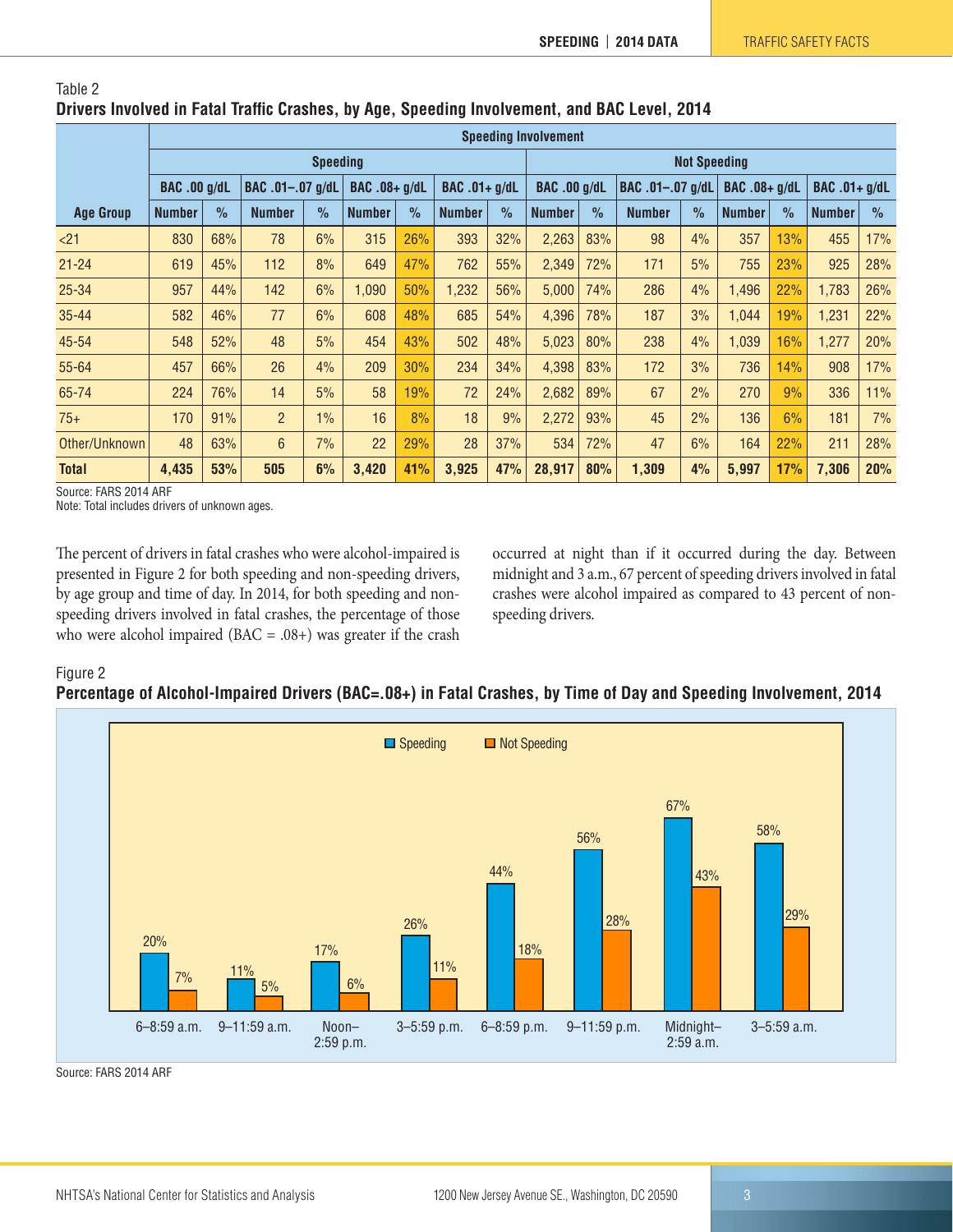Figure 3 presents information on speeding drivers involved in fatal crashes in 2014 by vehicle type. The three sections show, respectively, the percent of drivers who were speeding, those who were both speeding and alcohol-impaired, and those who were speeding while not wearing a seat belt. In 2014, 33 percent of all motorcycle riders involved in fatal crashes were speeding, compared to 20 percent of passenger car drivers, 17 percent of light-truck drivers, and 7 percent of large-truck drivers. Twelve percent of all motorcycle riders involved in fatal crashes were both speeding and alcohol impaired, compared to 9 percent for passenger car drivers, 7 percent for light-truck drivers, and less than 0.5 percent for largetruck drivers.

#### Figure 3

#### **Percentage of Speeding, Alcohol Impairment (BAC=.08+), and Failure to Use Restraints Among Drivers Involved in Fatal Crashes, by Vehicle Type, 2014**



Source: FARS 2014 ARF Note: Among large-truck drivers, speeding and alcohol impairment were less than 0.5 percent.

### **Restraint Use**

In 2014, about half (51%) of speeding passenger vehicle drivers who were involved in fatal crashes were restrained at the time of crashes, compared to 78 percent of non-speeding drivers. Looking separately at those under age 21, 53 percent of speeding passenger vehicle drivers who were involved in fatal crashes were wearing seat belts. In contrast, 79 percent of non-speeding drivers in the same age group were restrained. For drivers 21 and older involved in fatal crashes, 50 percent of speeding drivers were using restraints at the time of the crash, compared to 78 percent of non-speeding drivers.

As shown in Figure 3 above, 12 percent of motorcycle operators involved in fatal crashes were speeding while not wearing a helmet; 9 percent of passenger car drivers, 8 percent of light-truck drivers, and 2 percent of large-truck drivers in fatal crashes were speeding while unrestrained.

## **Environmental Characteristics**

Information on the combination of speeding and weather condition is presented in Figure 4. For 18 percent of drivers involved in fatal crashes on dry roads in 2014, speeding was a factor; for the remaining 82 percent, speeding was not a factor. In fatal crashes, for drivers on wet roads, 22 percent were speeding; when snow was on the road, 31 percent of drivers in fatal crashes were speeding; on icy roads, 40 percent of drivers involved in fatal crashes were speeding. Recall that "driving too fast for conditions" is one of the reasons a driver can be noted as speeding. Driving at a certain speed on a dry road may be safe, but driving at that same speed when the road is covered with snow or ice might be considered by police to be "too fast for conditions."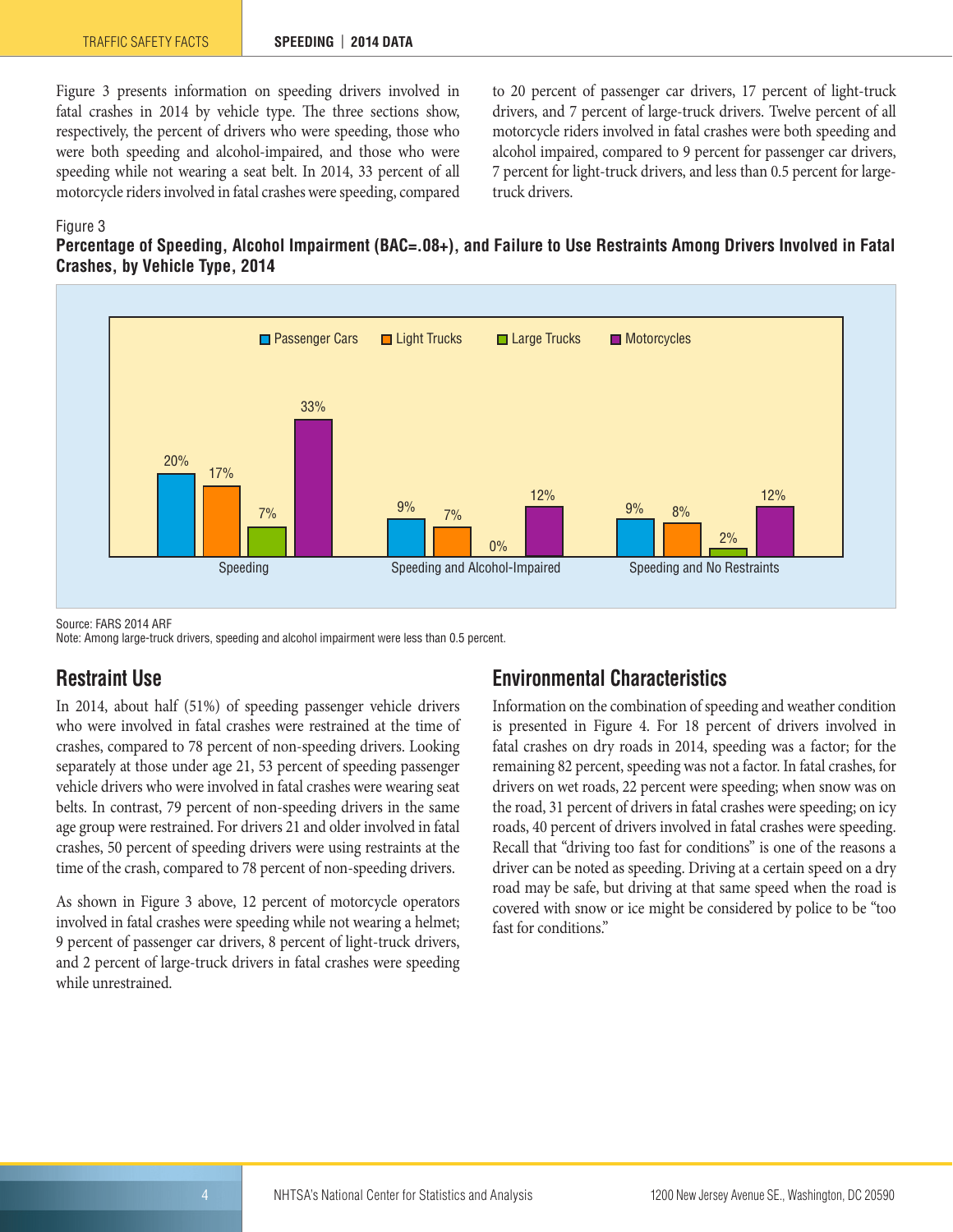



Source: FARS 2014 ARF

Note: Other road surface condition includes sand, water, oil, slush, mud, dirt, gravel, and other.

In 2014 speeding was involved in 29 percent of the fatal crashes that occurred in construction/maintenance zones. This proportion does not differ greatly from the proportion of fatal crashes involving speeding that occur outside of construction/maintenance zones (28%). The concern about speeding in construction/maintenance zones is the added danger posed by construction equipment, changes in roadway design and markings, and increased pedestrian activity.

The number of fatalities in speeding-related crashes is shown by roadway function class in Figure 5. Of the 9,103 speeding-related fatalities in traffic crashes in 2014 with known roadway function class, only 13 percent (1,167) occurred on Interstate highways. The remaining 7,936 (87%) crashes with known roadway function class occurred on non-Interstates, such as minor arterials, collectors, and local roads. Twenty-three percent of speeding-related traffic crash fatalities in 2014 occurred on local roads, more than any other roadway function class.



#### Figure 5 **Speeding-Related Fatalities by Roadway Function Class, 2014**

Note: Fatalities on unknown function class not included.

Source: FARS 2014 ARF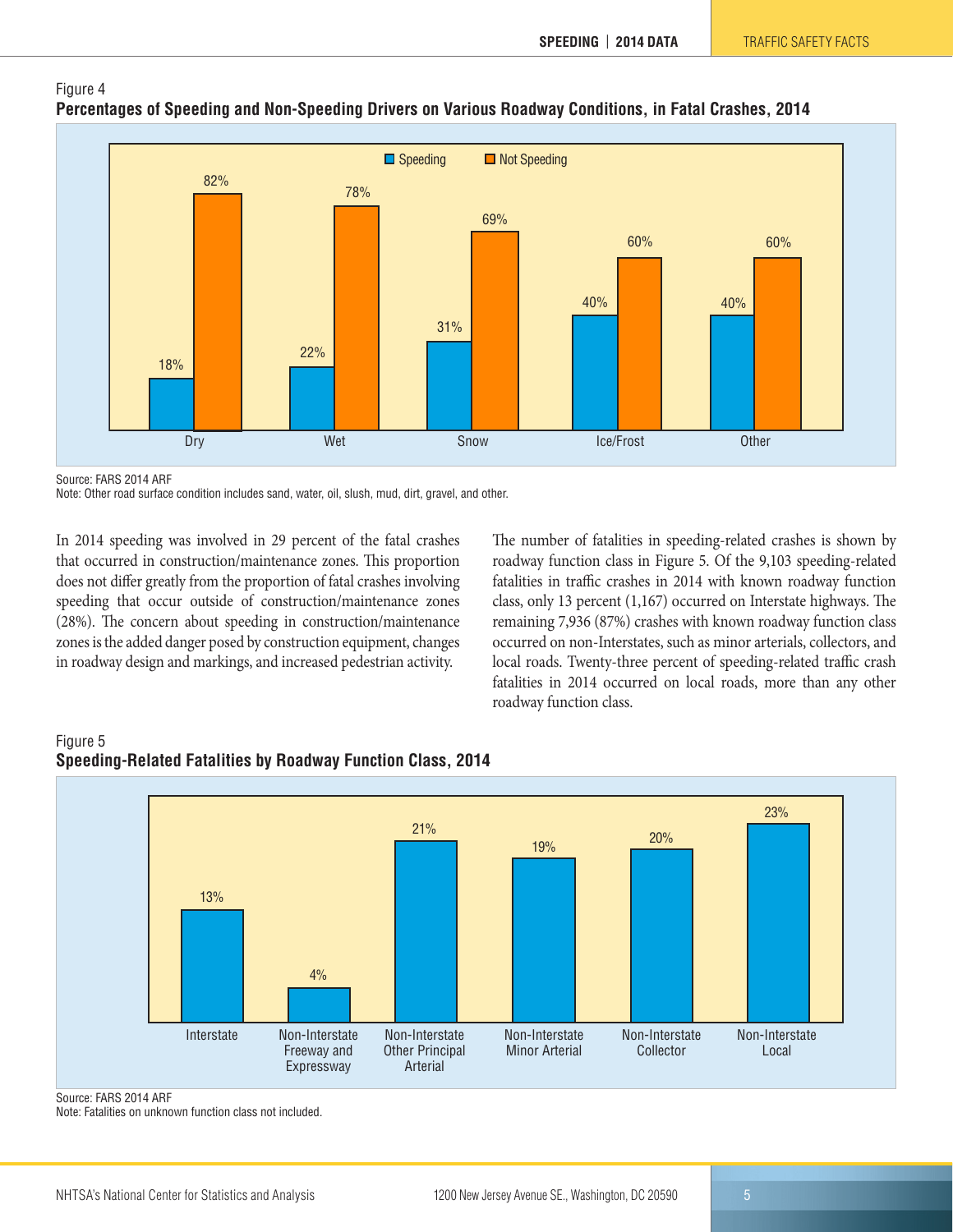## Table 3 **Speeding-Related Traffic Fatalities, by State and Roadway Function Class, 2014**

|                         |                                         | <b>Fatalities</b>          | <b>Speeding-Related Fatalities by Roadway Function Class</b> |                 |                       |                       |                                         |                       |                   |                   |  |  |
|-------------------------|-----------------------------------------|----------------------------|--------------------------------------------------------------|-----------------|-----------------------|-----------------------|-----------------------------------------|-----------------------|-------------------|-------------------|--|--|
|                         | <b>Total</b><br><b>Speeding-Related</b> |                            |                                                              |                 |                       | <b>Non-Interstate</b> | <b>Non-Interstate</b>                   |                       | Non-              | Non-              |  |  |
|                         | <b>Traffic</b>                          | <b>Percentage of Total</b> |                                                              |                 | Interstate Interstate | <b>Freeway and</b>    | <b>Other Principal   Non-Interstate</b> |                       | <b>Interstate</b> | <b>Interstate</b> |  |  |
| <b>State</b>            | <b>Fatalities</b>                       | <b>Traffic Fatalities</b>  | <b>Total</b>                                                 | <b>Rural</b>    | <b>Urban</b>          | <b>Expressway</b>     | <b>Arterial</b>                         | <b>Minor Arterial</b> | <b>Collector</b>  | Local             |  |  |
| Alabama                 | 820                                     | 29%                        | 237                                                          | $\overline{4}$  | 14                    | 0                     | 36                                      | 46                    | 94                | 43                |  |  |
| Alaska                  | $\overline{73}$                         | 25%                        | 18                                                           | 5               | 0                     | 0                     | $\overline{2}$                          | $\overline{3}$        | 6                 | 1                 |  |  |
| Arizona                 | 770                                     | 33%                        | 254                                                          | 20              | $\overline{20}$       | $\overline{12}$       | 62                                      | 49                    | 44                | 47                |  |  |
| Arkansas                | 466                                     | 12%                        | $\overline{55}$                                              | 3               | 4                     | $\mathbf 0$           | 8                                       | 10                    | 11                | 19                |  |  |
| California              | 3,074                                   | 32%                        | 991                                                          | $\overline{35}$ | 128                   | 102                   | 293                                     | 199                   | 154               | 80                |  |  |
| Colorado                | 488                                     | 34%                        | 168                                                          | 10              | 13                    | 11                    | 53                                      | 22                    | 32                | 27                |  |  |
| Connecticut             | 248                                     | 28%                        | 69                                                           | $\overline{2}$  | $\overline{3}$        | 9                     | $\overline{8}$                          | $\overline{27}$       | $6\,$             | $\overline{14}$   |  |  |
| Delaware                | 121                                     | 36%                        | 44                                                           | 0               | 0                     | 0                     | 7                                       | 7                     | 7                 | 6                 |  |  |
| <b>Dist of Columbia</b> | $\overline{23}$                         | 52%                        | 12                                                           | $\overline{0}$  | $\overline{2}$        | $\mathbf{1}$          | $\mathbf{0}$                            | $\mathbf{0}$          | $\mathbf{0}$      | 9                 |  |  |
| Florida                 | 2,494                                   | 10%                        | 245                                                          | 5               | $\overline{12}$       | 10                    | 59                                      | 24                    | 1                 | $\overline{97}$   |  |  |
| Georgia                 | 1,164                                   | 18%                        | 213                                                          | 8               | 15                    | $\overline{2}$        | $\overline{30}$                         | $\overline{56}$       | 51                | $\overline{51}$   |  |  |
| Hawaii                  | 95                                      | 36%                        | 34                                                           | 1               | 4                     | 1                     | 8                                       | 12                    | 5                 | 3                 |  |  |
| Idaho                   | 186                                     | 26%                        | 48                                                           | $\overline{11}$ | $\overline{0}$        | $\overline{2}$        | $\overline{8}$                          | $\overline{7}$        | $\overline{11}$   | $\overline{5}$    |  |  |
| Illinois                | 924                                     | 38%                        | 348                                                          | $\overline{21}$ | $\overline{32}$       | $\overline{2}$        | $\overline{88}$                         | 79                    | 62                | $\overline{58}$   |  |  |
| Indiana                 | 746                                     | 27%                        | 204                                                          | 18              | $\overline{7}$        | $\overline{0}$        | $\mathbf{0}$                            | $\overline{24}$       | $\overline{39}$   | 116               |  |  |
| Iowa                    | 321                                     | 14%                        | 45                                                           | 0               | 0                     | 0                     | 15                                      | 11                    | 10                | 9                 |  |  |
| <b>Kansas</b>           | 385                                     | 28%                        | 109                                                          | $\overline{4}$  | $\overline{7}$        | $\overline{2}$        | 16                                      | $\overline{24}$       | 17                | $\overline{39}$   |  |  |
| Kentucky                | 672                                     | 19%                        | 125                                                          | 6               | 1                     | 0                     | $\overline{27}$                         | $\overline{9}$        | $\overline{51}$   | $\overline{31}$   |  |  |
| Louisiana               | 737                                     | 28%                        | 204                                                          | 6               | 12                    | $\overline{2}$        | 33                                      | 43                    | 59                | 43                |  |  |
| Maine                   | 131                                     | 30%                        | $\overline{39}$                                              | $\mathbf{0}$    | 0                     | 0                     | 6                                       | 10                    | $\overline{12}$   | 8                 |  |  |
| Maryland                | 442                                     | 30%                        | 134                                                          | $\overline{0}$  | $\overline{20}$       | 10                    | $\overline{28}$                         | $\overline{31}$       | $\overline{30}$   | $\overline{15}$   |  |  |
| Massachusetts           | 328                                     | 23%                        | $\overline{77}$                                              | $\mathbf{0}$    | 16                    | 1                     | $\overline{18}$                         | 13                    | 4                 | $\overline{25}$   |  |  |
| <b>Michigan</b>         | 901                                     | 26%                        | 235                                                          | 9               | $\overline{25}$       | 11                    | 45                                      | 46                    | 45                | $\overline{52}$   |  |  |
| Minnesota               | 361                                     | 31%                        | 111                                                          | 5               | 6                     | 3                     | 26                                      | $\overline{27}$       | $\overline{32}$   | 11                |  |  |
| Mississippi             | 607                                     | 16%                        | 96                                                           | 6               | $\mathbf{0}$          | $\mathbf{0}$          | $\overline{27}$                         | $\overline{0}$        | 1                 | 62                |  |  |
| Missouri                | 766                                     | 35%                        | 267                                                          | 12              | 20                    | 3                     | 48                                      | 58                    | 75                | 51                |  |  |
| <b>Montana</b>          | 192                                     | 27%                        | 52                                                           | 12              | $\mathbf{0}$          | $\overline{0}$        | $\overline{12}$                         | $\overline{7}$        | $\overline{18}$   | $\mathbf{3}$      |  |  |
| Nebraska                | $\overline{225}$                        | 22%                        | 49                                                           | 5               | 0                     | 0                     | $\overline{14}$                         | $\overline{3}$        | 6                 | $\overline{20}$   |  |  |
| Nevada                  | 290                                     | 34%                        | 100                                                          | $\overline{2}$  | 8                     | 8                     | $\overline{23}$                         | $\overline{27}$       | 10                | $\overline{16}$   |  |  |
| New Hampshire           | 95                                      | 49%                        | 47                                                           | 5               | $\overline{2}$        | 1                     | $\overline{7}$                          | $\overline{7}$        | 11                | 14                |  |  |
| <b>New Jersey</b>       | 556                                     | 18%                        | 99                                                           | $\overline{0}$  | $\overline{2}$        | 13                    | $\overline{17}$                         | $\overline{23}$       | 16                | $\overline{27}$   |  |  |
| New Mexico              | 383                                     | 34%                        | 129                                                          | 9               | 3                     | $\mathbf{0}$          | 39                                      | 19                    | $\overline{32}$   | $\overline{21}$   |  |  |
| <b>New York</b>         | 1,039                                   | 31%                        | 322                                                          | 13              | 16                    | 28                    | 66                                      | $\overline{32}$       | 16                | 151               |  |  |
| North Carolina          | 1,284                                   | 39%                        | 497                                                          | $\overline{24}$ | 15                    | 6                     | 103                                     | 200                   | 43                | 104               |  |  |
| <b>North Dakota</b>     | 135                                     | 37%                        | 50                                                           | $6\phantom{1}$  | $\overline{2}$        | $\overline{0}$        | $\overline{12}$                         | 9                     | $\overline{9}$    | $\overline{12}$   |  |  |
| Ohio                    | 1,006                                   | 27%                        | 274                                                          | 8               | $\overline{20}$       | 7                     | 39                                      | 43                    | 86                | 69                |  |  |
| <b>Oklahoma</b>         | 669                                     | 23%                        | 152                                                          | 6               | 12                    | 5                     | 23                                      | 16                    | 44                | 46                |  |  |
| Oregon                  | $\overline{357}$                        | 29%                        | 105                                                          | 9               | 4                     | 0                     | $\overline{36}$                         | 7                     | $\overline{39}$   | $\overline{10}$   |  |  |
| Pennsylvania            | 1,195                                   | 43%                        | 509                                                          | 24              | 33                    | $\overline{23}$       | 85                                      | 117                   | 99                | 123               |  |  |
| Rhode Island            | 52                                      | 23%                        | 12                                                           | $\mathbf 0$     | 0                     | 5                     | $\overline{3}$                          | $\overline{c}$        | 0                 | 2                 |  |  |
| South Carolina          | 824                                     | 37%                        | 305                                                          | 42              | $\overline{7}$        | $\overline{2}$        | 42                                      | $\overline{80}$       | 86                | 16                |  |  |
| South Dakota            | 136                                     | 22%                        | 30                                                           | 3               | 0                     | 0                     | $\overline{7}$                          | 5                     | 9                 | 6                 |  |  |
| <b>Tennessee</b>        | 962                                     | 23%                        | 220                                                          | $\overline{5}$  | 17                    | $\overline{4}$        | $\overline{32}$                         | 48                    | $\overline{59}$   | $\overline{55}$   |  |  |
| Texas                   | 3,538                                   | 36%                        | 1,284                                                        | 70              | 151                   | 81                    | 233                                     | 133                   | 212               | 400               |  |  |
| <b>Utah</b>             | 256                                     | 35%                        | 89                                                           | 13              | 14                    | $\overline{2}$        | 24                                      | $9\,$                 | 6                 | 21                |  |  |
| Vermont                 | 44                                      | 34%                        | 15                                                           | $\overline{c}$  | 1                     | 0                     | $\overline{3}$                          | $\overline{3}$        | 3                 | 3                 |  |  |
| Virginia                | 703                                     | 14%                        | 99                                                           | $\overline{3}$  | 6                     | $\bf{0}$              | 19                                      | 28                    | 26                | 17                |  |  |
| Washington              | 462                                     | 34%                        | 159                                                          | 0               | $\overline{11}$       | $\overline{7}$        | $\overline{32}$                         | $\overline{31}$       | 39                | $\overline{14}$   |  |  |
| <b>West Virginia</b>    | $\overline{272}$                        | 24%                        | 66                                                           | 10              | $\overline{3}$        | $\pmb{0}$             | $\overline{13}$                         | $\overline{14}$       | $\overline{19}$   | $\overline{7}$    |  |  |
| Wisconsin               | 507                                     | 33%                        | 168                                                          | 3               | $\overline{3}$        | 6                     | 40                                      | $\overline{32}$       | 47                | $\overline{37}$   |  |  |
| Wyoming                 | 150                                     | 32%                        | 48                                                           | 11              | $\mathbf{0}$          | 0                     | 11                                      | $\overline{7}$        | 6                 | 13                |  |  |
| <b>U.S. Total</b>       | 32,675                                  | 28%                        | 9,262                                                        | 476             | 691                   | 382                   | 1,886                                   | 1,739                 | 1,800             | 2,129             |  |  |
| <b>Puerto Rico</b>      | 304                                     | 38%                        | 115                                                          | 16              | 6                     | $\overline{2}$        | 27                                      | 37                    | 17                | 10 <sup>1</sup>   |  |  |

Source: FARS 2014 ARF

Note: The total column for speeding-related fatalities includes fatalities that occurred on roads for which the function class was unknown.